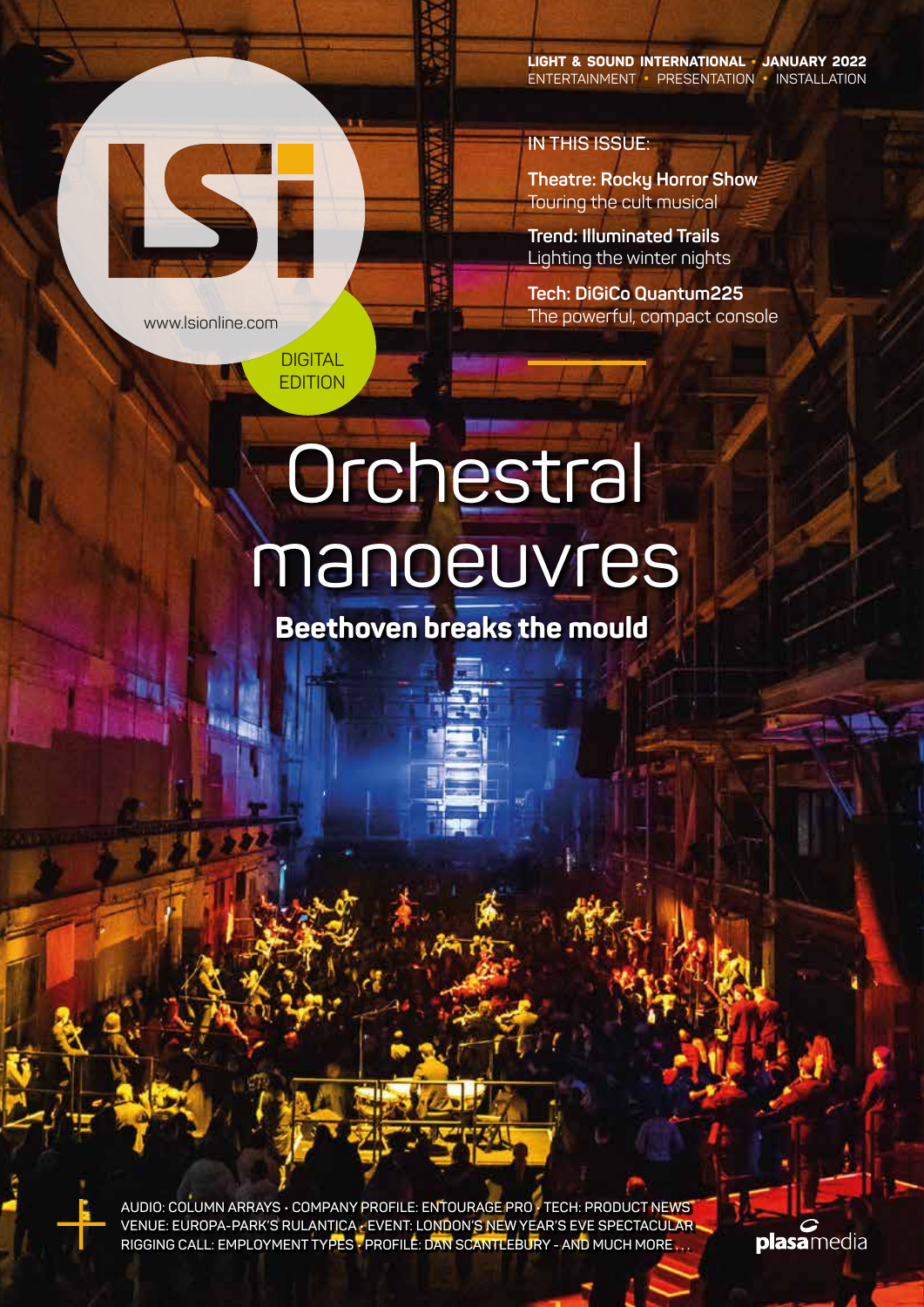## **Column inches**

**The new generation of column arrays could advance the cause of immersive sound, writes Phil Ward . . .**

**[UK]** Arguably, the contribution of immersive audio to the evolution of sound reinforcement is stunningly basic. This industry got into its stride when abnormally amplified music began to smack people in the face. Naturally its machinations soon became part of the fabric of touring and, eventually, the hidden charm of posh concerts. At the same time, everyday folk who need to be heard above the crowd gained an armoury of speaking aids for every occasion, and the shouting was over.

Immersive techniques can be applied to every single one of these requirements; loud, not loud, somewhere in between. It is a new dawn for the business of addressing the public, *en masse* or *o sole mio* with headphones. However, the story has to this point been told by line array and point source, as the scalability of the various formats has been demonstrated from stadium to studio. But let's not forget that between these formats is a breed of loudspeaker called the cardioid column, a breed that, with some irony, provided the very first examples of musical heavy lifting courtesy of Charlie Watkins and his WEM column - 50 years on category going through a networked renaissance, with huge potential for 3D sound in myriad mid-range applications.

#### **REWRITING THE RULES**

Among the best examples at the moment are d&b audiotechnik's Soundscape solutions for the typically reverberant houses of worship market - especially Sapphire Sound in Canada, which has used a DS100 signal processing engine at the First Assembly Church in Calgary. This is a deployment of d&b's xC-Series of column loudspeakers that, in the words of Sapphire's Ben Burrell, "reduced the number of cabinets required and consequently reduced the amp count." The key to it is



These particular speakers are cardioid columns that are mechanically-steerable in the HF, but not as yet beamsteerable by digital means. They have 18dB of rejection down to 200Hz, with the 24C-E extension module, while the pattern is fully-controllable throughout a dispersion angle of 90°. "This is enough to get speech resonating with meaning and not just sounding like information, billowing out from the back and causing additional<br>early reflections." continues Dowson. "There's a limit to how far you can 'immerse' someone who's 1,000ft away from a 180° configuration. You're only covering about 2% of their peripheral hearing - 'immersing' across the bridge of their nose!"

The First Assembly Church

under-balcony is very deep, and yet the specification demanded a very ambitious "stereo for every seat". Significantly, the brief was met using exclusively xC-Series column speakers, in conjunction with the immersive signal processing.

It's an application that rewrites the rules about how an immersive audio system can be used. If it was a line array being used to reach that far into to the deep recesses of the hall, all the energy would be coming from two separate HF enclosures. But if the column array's five HF devices are dispersing a time-relative wavefront, it distributes the headroom among them as well as widening the area of spatialisation. Effectively, it's achieved by the co-ordinated alignment of several point sources.

#### **ADJUSTABILITY**

The latest generation of high-end column arrays only encourages this perception, with a new theme developing: unprecedented attention to HF and MF adjustability in close proximity. Whilst already four years old, L-Acoustics' Syva





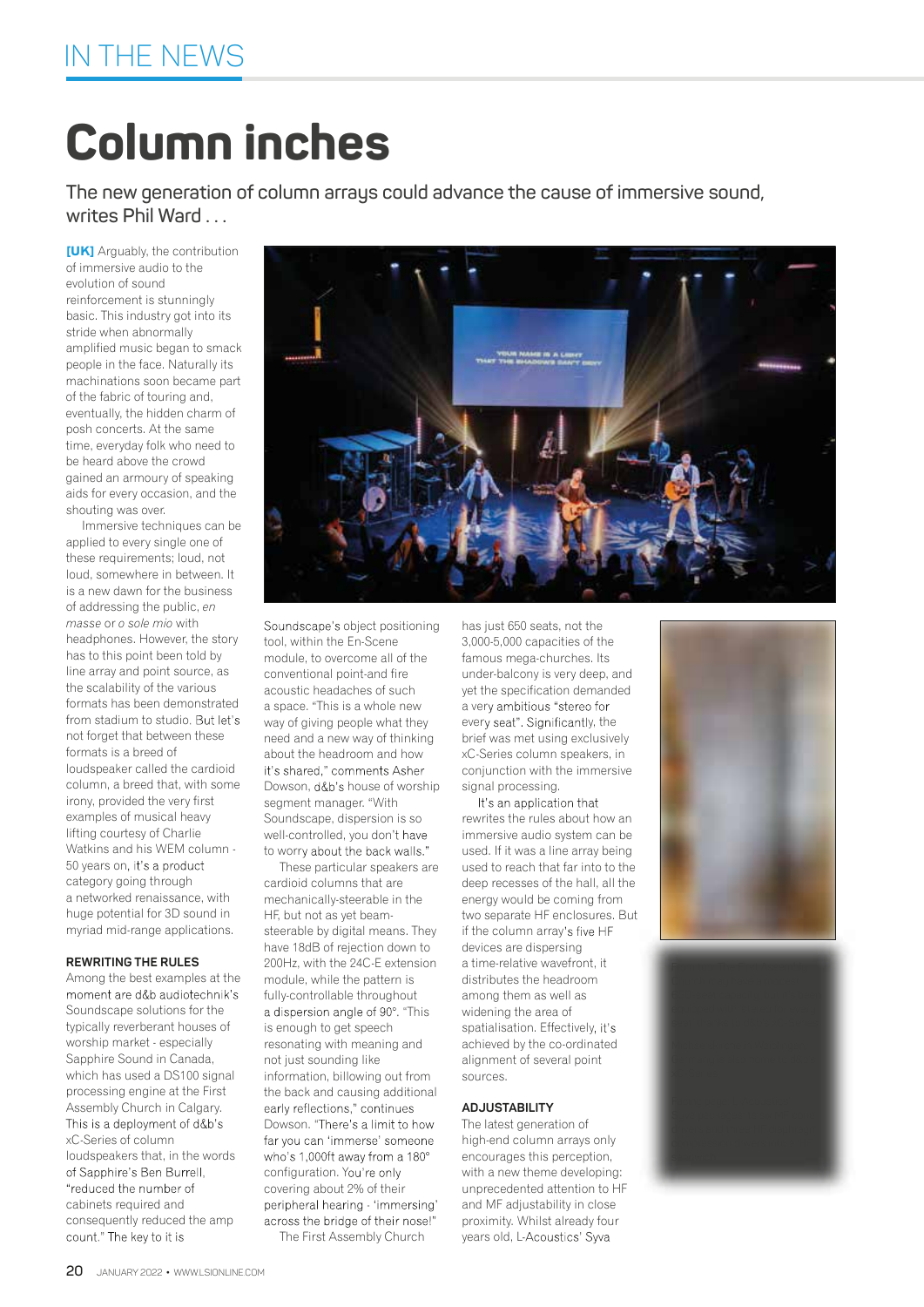packages its six 5" MF cone drivers and three 1.75" HF diaphragm compression drivers into a 'HF sandwich': called a colinear source, the HF is in a middle section that copies the J-curve of full-blown line array and is said to result in a long throw complemented by front down-fill.

"An immersive experience is about enveloping people in music, words or effects," comments Germain Simon, head of product and technology marketing at L-Acoustics. "To obtain this experience, a speaker needs to have a very wide coverage with stable off-axis response, so that anyone in the venue will hear what's coming from the speaker, whether we're addressing the main scene system or surround systems. Control of the energy is important as well. We want to make sure that the room acoustics do not mask the direct sound, and that what's aimed at the audience is not polluted by the excitation of the room."

Importantly for many musical and experiential applications, Simon points out, the discreet integration of the speaker with its location is crucial to remove technical cues and leave the audience 'magically' enveloped by sound. "Syva offers all that," he adds. "It offers very high and accurate SPLs over a wide horizontal coverage of 140°. Thanks to colinear source technology,

lasa

"The story has to this point been told by line array and point source, but let's not forget that between these formats is a breed of loudspeaker called the cardioid column "

### 29-31 March 2022 Lille, France

The technical event for entertainment lighting interoperability.

**UGFEST?** 

Join fellow manufacturers and developers to test products and learn about protocols.

Book your place today: www.plasa.org/plugfest